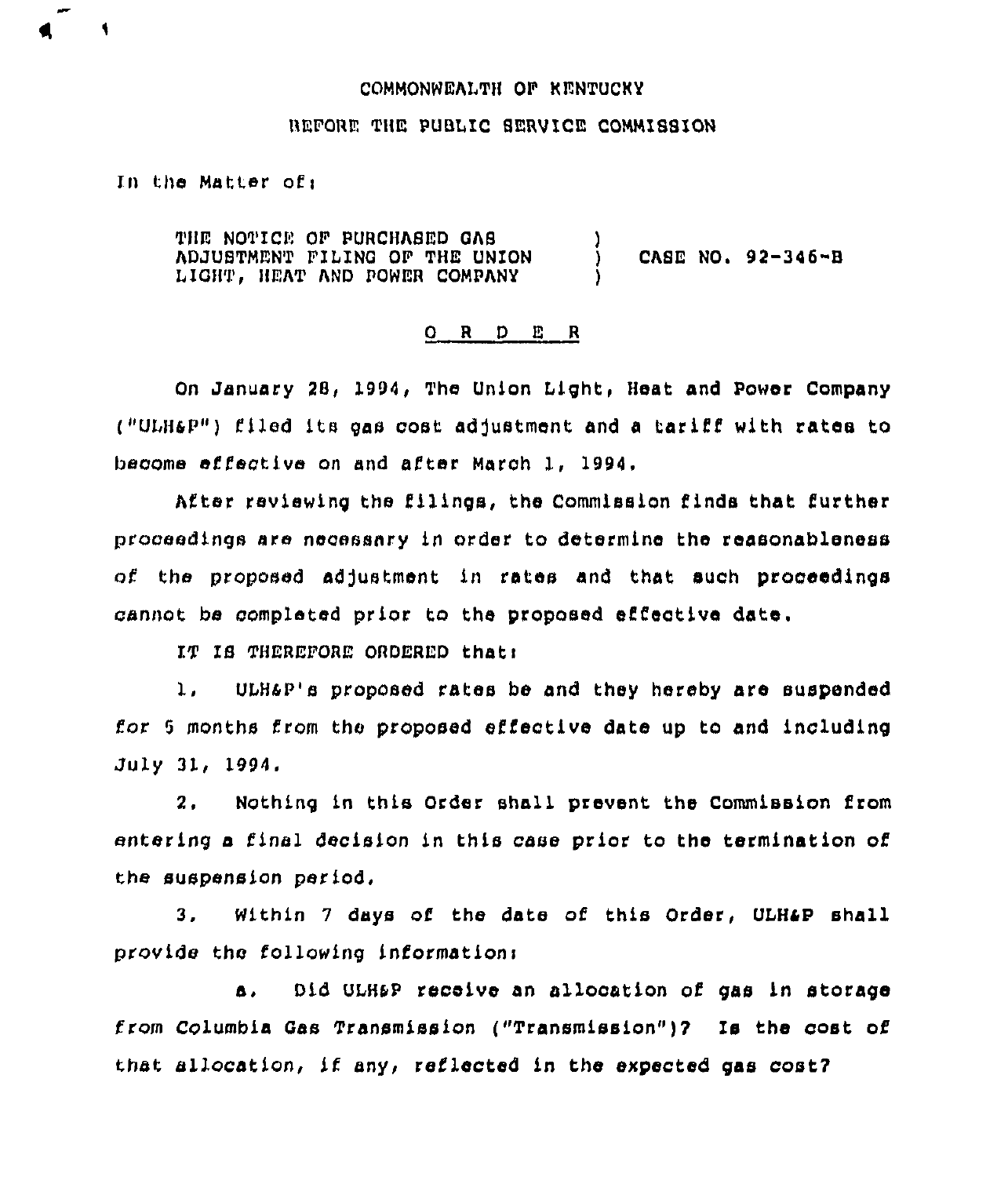b. With reference to Schedule I, pace 2 of 13:

1. Should the GRI rate of \$.218 be applied to winter as well as summer volumes in calculating the billing demand rates for SST mervice?

 $2.7<sub>2</sub>$ Under the heading "Commodity," the tariff rate for SST service is 9.0725. Explain the derivation of this rate.

Explain how the average cost of spot purchases was  $\overline{\mathbf{c}}$ . estimated for April through October 1994, producing the rate of \$2.1336 on Schedule I, bage 4 of 13.

> $d_{\perp}$ With reference to Schedule I, pages 7 and 8 of 13:

Indicate how the tariff rates are derived or  $1.$ where they appear on ANR Pipeline's tariff sheets.

 $2.$ Explain the \$.50 per Dth demand adjustment for Cincinnati Gas and Electric Company.

Explain ULH&P's arrangements with ANR pipeline 3. and the use of different pricing for the same tariff services as set out on these two pages.

Explain the derivation of the commodity cost of  $\bullet$ . \$2.2569 per Dth as set out in Schedule I, page 10 of 13.

With reference to Schedule VI, why do the firm £. transportation demand charges from Transmission and Tennessee Gas Pipeline not include all transition costs from these pipelines in calculating the Firm Standby Service Rate?

 $\mathbf{q}$ . Does ULH&P have any customers purchasing standby service?

 $-2-$